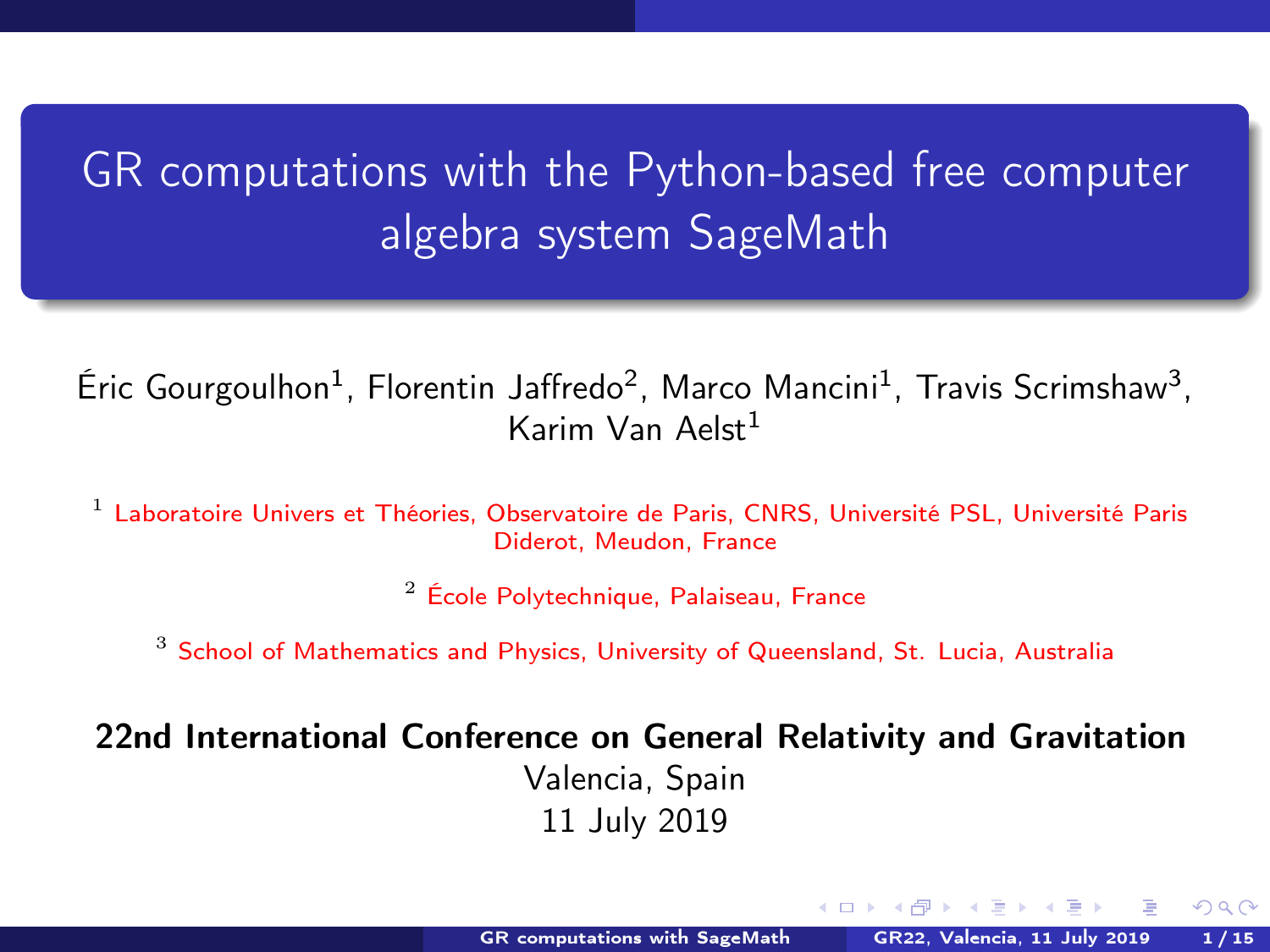SageMath (nickname: Sage) is a free open-source computer algebra system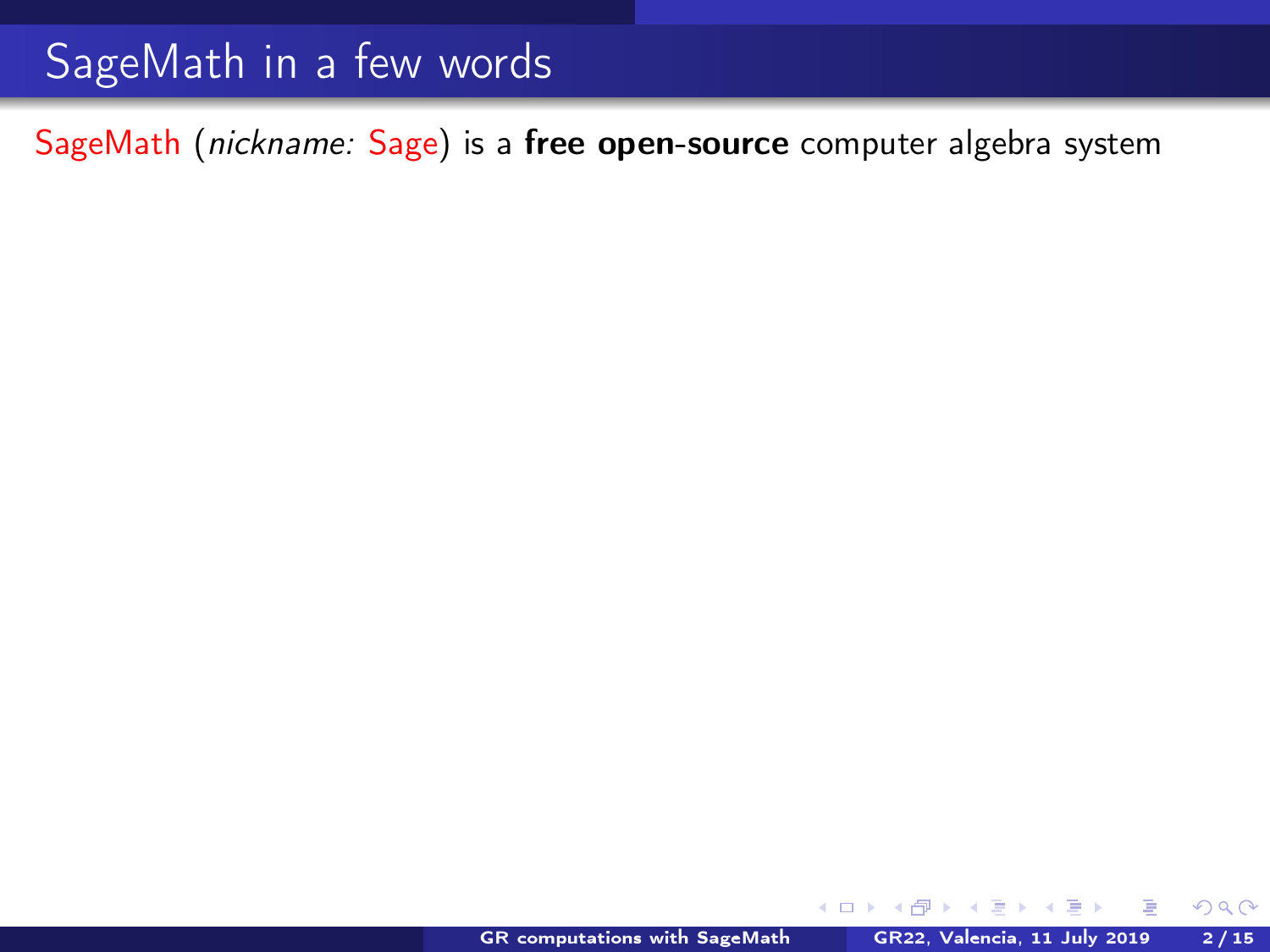SageMath (nickname: Sage) is a free open-source computer algebra system

# SageMath is free (GPL v2) Freedom means **O** everybody can use it, by downloading the software from <http://sagemath.org> <sup>2</sup> everybody can examine the source code and improve it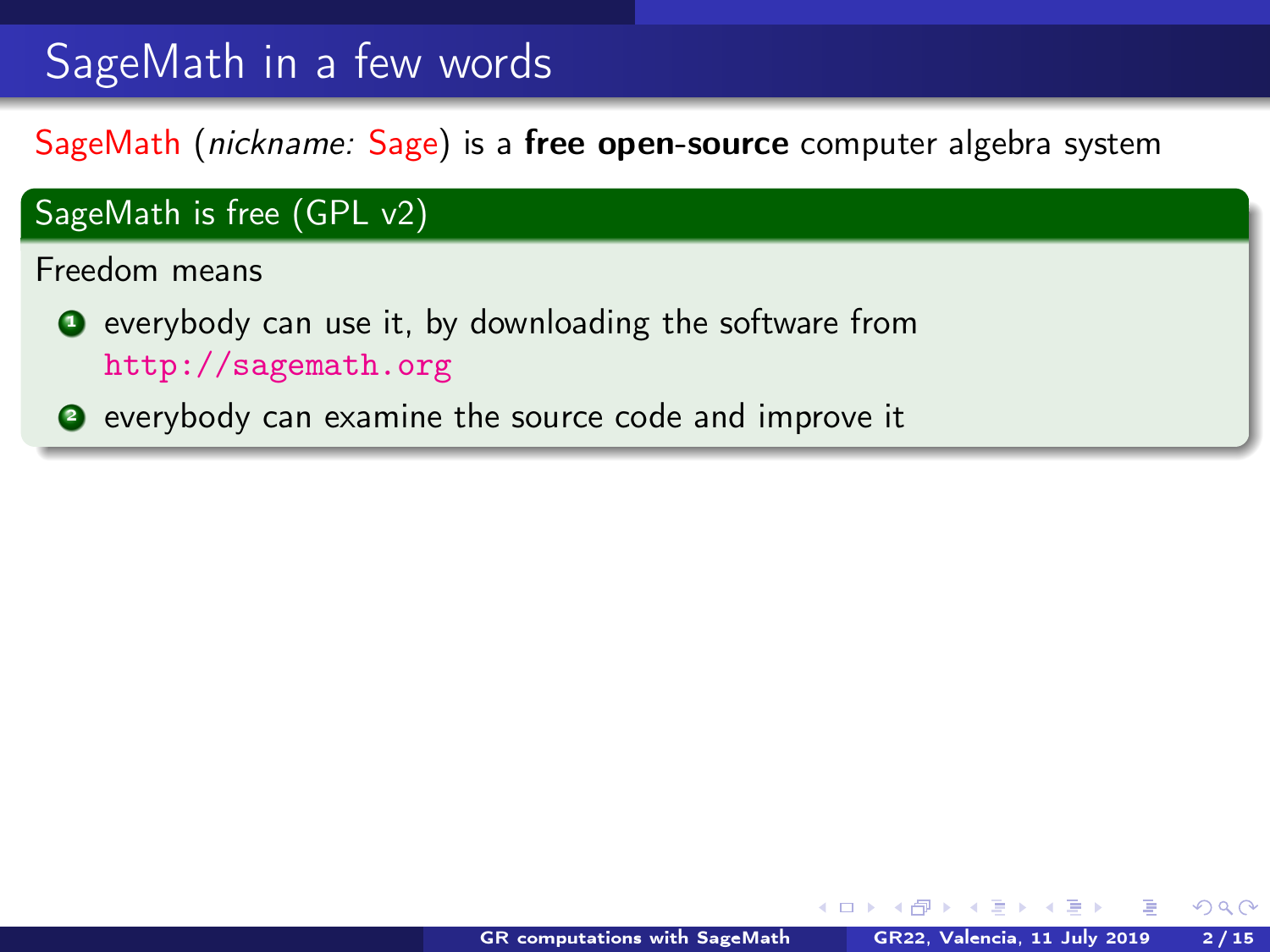SageMath (nickname: Sage) is a free open-source computer algebra system

## SageMath is free (GPL v2) Freedom means **O** everybody can use it, by downloading the software from <http://sagemath.org> <sup>2</sup> everybody can examine the source code and improve it

### SageMath is based on Python

- no need to learn any specific syntax to use it
- Python is a very powerful *object oriented language*, with a neat syntax
- SageMath benefits from the Python ecosystem (e.g. Jupyter notebook)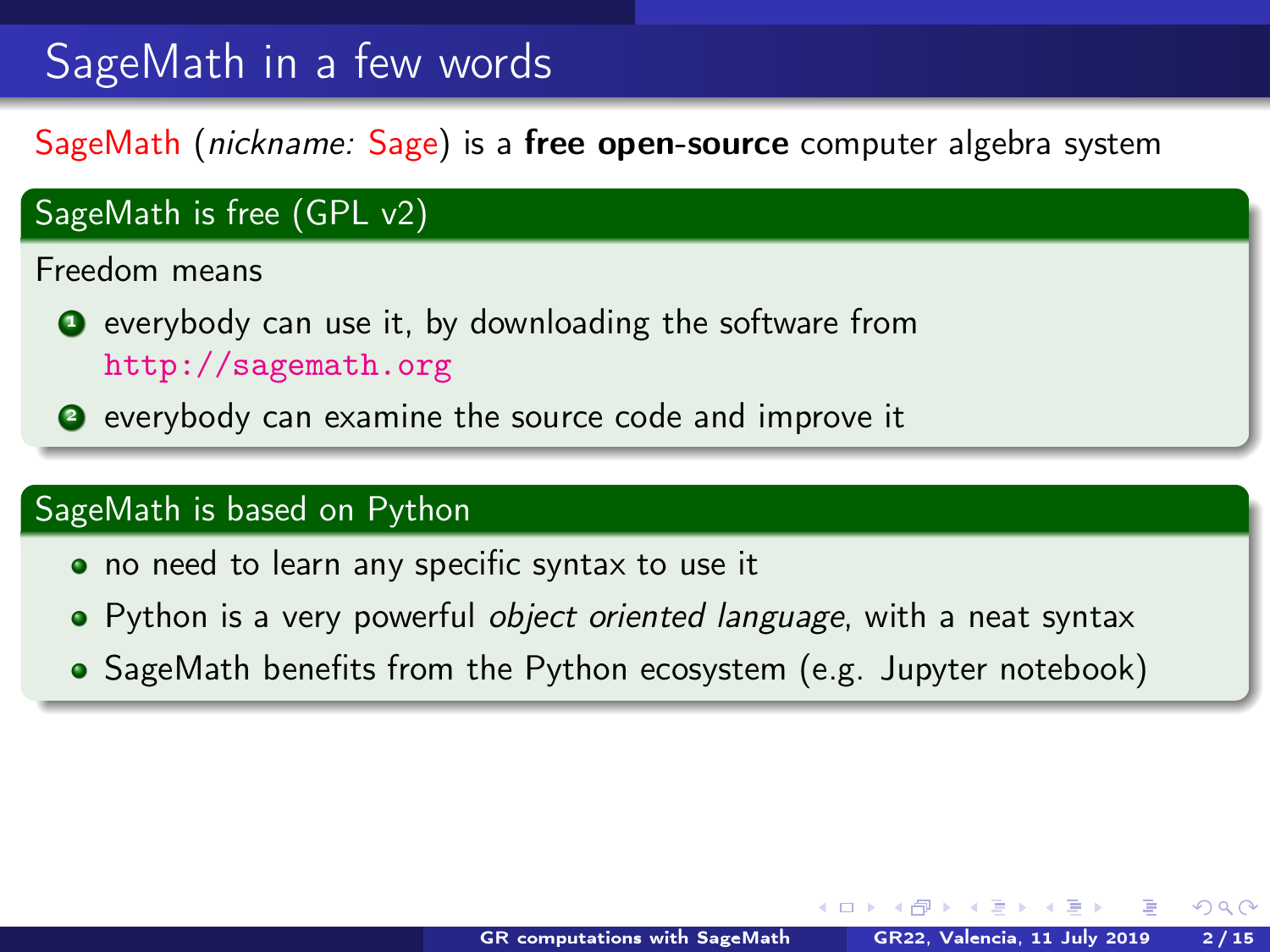<span id="page-4-0"></span>SageMath (nickname: Sage) is a free open-source computer algebra system

## SageMath is free (GPL v2)

Freedom means

- **O** everybody can use it, by downloading the software from <http://sagemath.org>
- <sup>2</sup> everybody can examine the source code and improve it

### SageMath is based on Python

- no need to learn any specific syntax to use it
- Python is a very powerful *object oriented language*, with a neat syntax
- SageMath benefits from the Python ecosystem (e.g. Jupyter notebook)

### SageMath is developed by an enthusiastic community

- **mostly composed of mathematicians**
- welcoming newcomers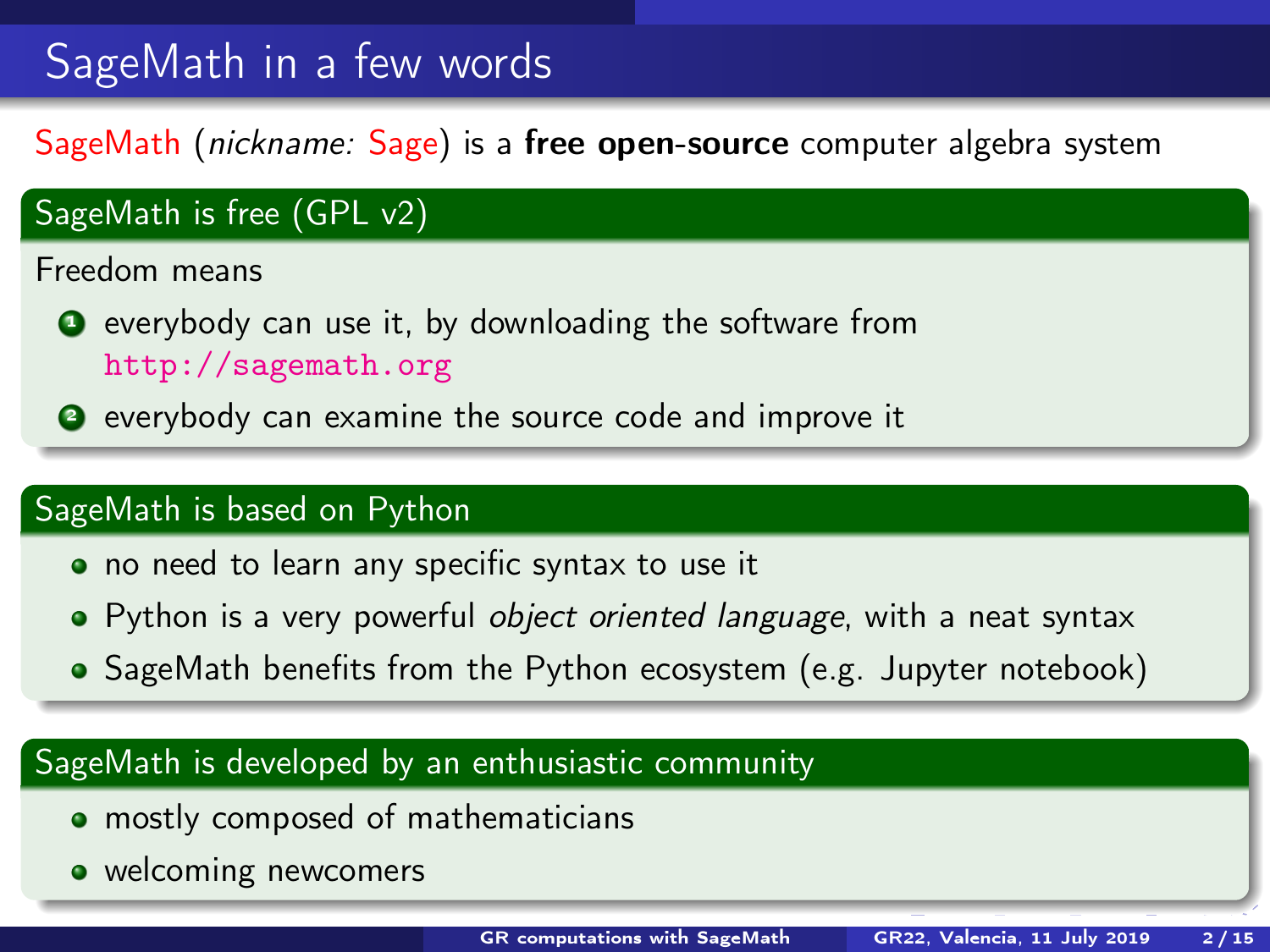## <span id="page-5-0"></span>Tensor calculus with SageMath

SageMath is well developed in group theory and graph theory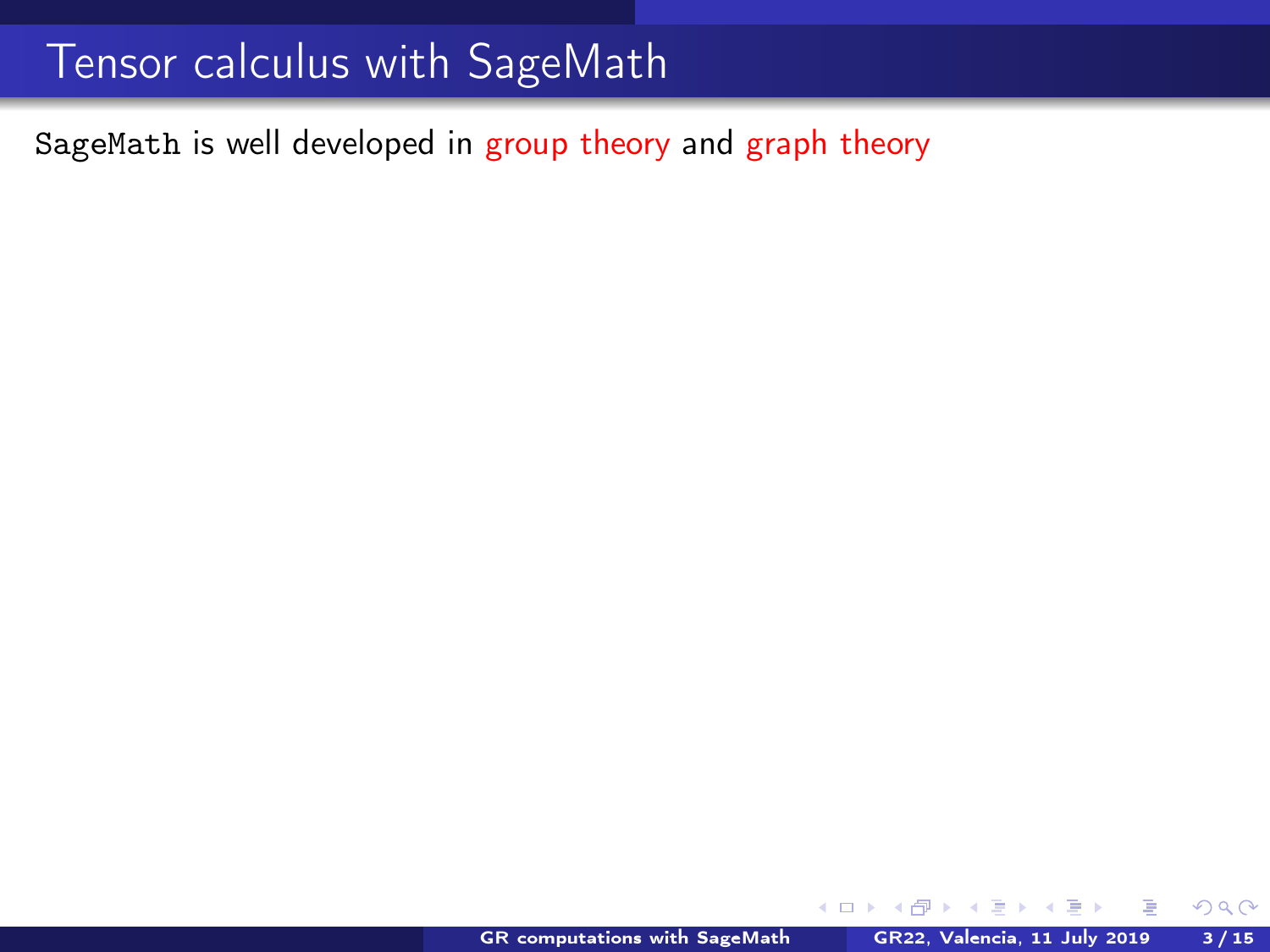## <span id="page-6-0"></span>Tensor calculus with SageMath

SageMath is well developed in group theory and graph theory

SageManifolds project: extends SageMath towards differential geometry and tensor calculus



<https://sagemanifolds.obspm.fr>

- **•** fully included in SageMath
- $\bullet \sim 15$  contributors (developers and reviewers) cf. [https://sagemanifolds.obspm.fr/](https://sagemanifolds.obspm.fr/authors.html) [authors.html](https://sagemanifolds.obspm.fr/authors.html)
- o dedicated [mailing list](http://sagemanifolds.obspm.fr/contact.html)
- help: <https://ask.sagemath.org>

Stereographic-coordinate frame on  $\mathbb{S}^2$ 

Everybody is very welcome to contribute  $\Longrightarrow$  visit <https://sagemanifolds.obspm.fr/contrib.html>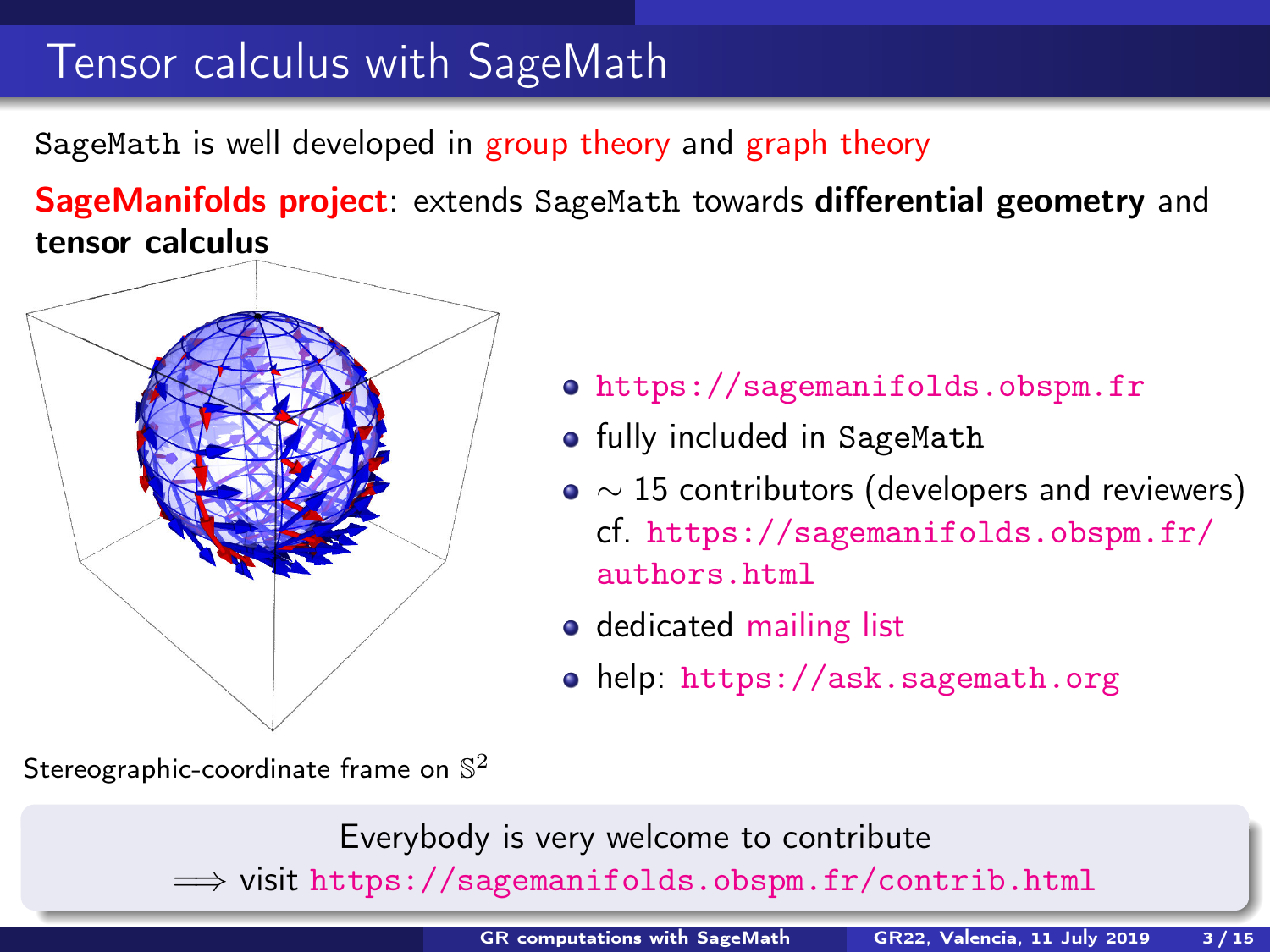### <span id="page-7-0"></span>Already present (SageMath 8.8):

- **o** differentiable manifolds: tangent spaces, vector frames, tensor fields, curves, pullback and pushforward operators, submanifolds
- standard tensor calculus (tensor product, contraction, symmetrization, etc.), even on non-parallelizable manifolds, and with all monoterm tensor symmetries taken into account
- **.** Lie derivatives of tensor fields
- **o** differential forms: exterior and interior products, exterior derivative, Hodge duality
- multivector fields: exterior and interior products, Schouten-Nijenhuis bracket
- affine connections (curvature, torsion)
- pseudo-Riemannian metrics
- computation of geodesics (numerical integration)

 $\leftarrow$   $\Box$   $\rightarrow$   $\rightarrow$   $\overline{\land}$   $\rightarrow$   $\rightarrow$   $\overline{\land}$   $\rightarrow$   $\rightarrow$   $\rightarrow$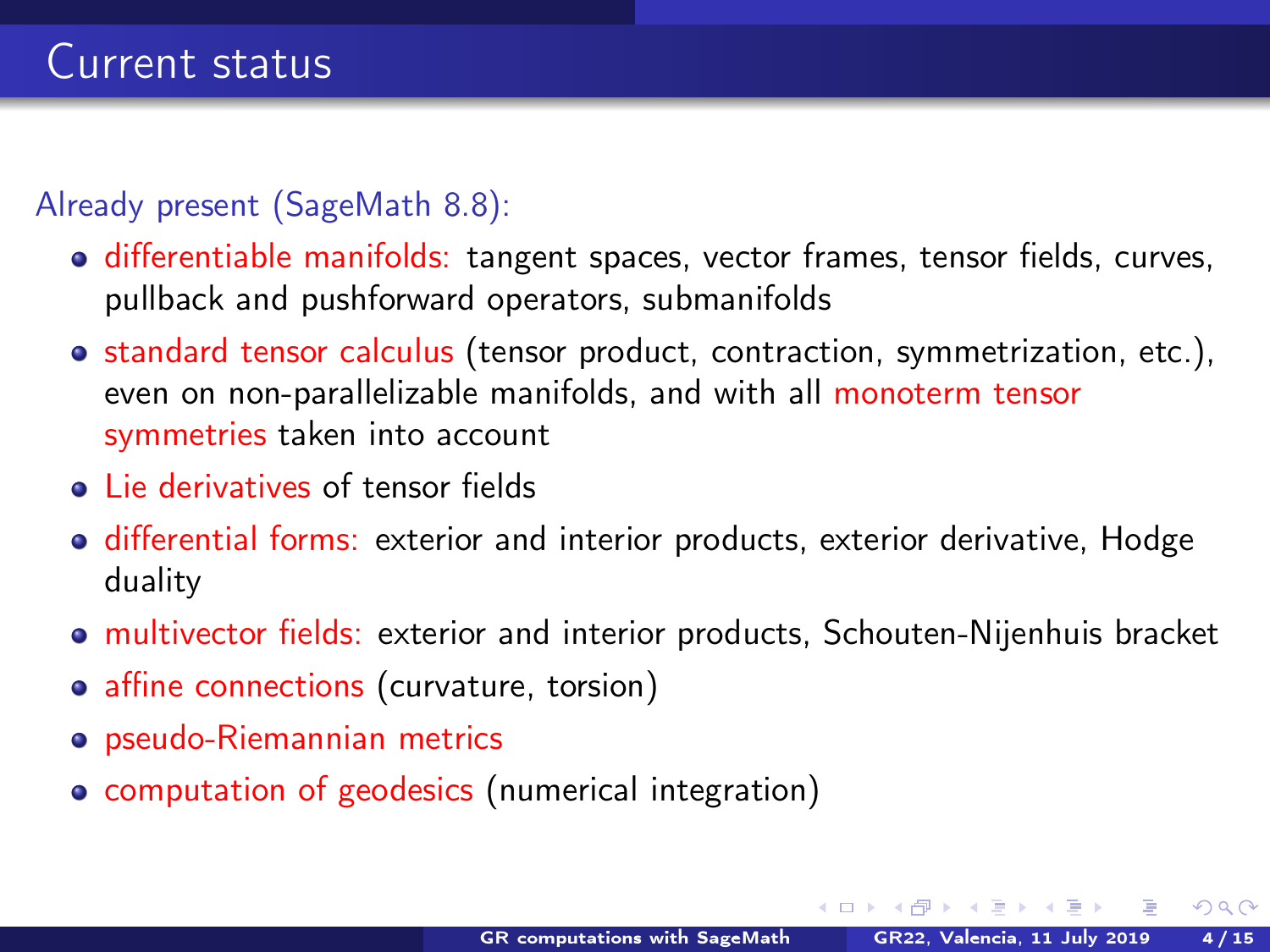### Already present *(cont'd)*:

- some plotting capabilities (charts, points, curves, vector fields)
- parallelization (on tensor components) of CPU demanding computations
- extrinsic geometry of pseudo-Riemannian submanifolds
- **•** tensor series expansions

### Future prospects:

- more symbolic backends (Giac, FriCAS, ...)
- more graphical outputs
- symplectic forms, fibre bundles, spinors, integrals on submanifolds, variational calculus, etc.
- **connection with numerical relativity: use SageMath to explore** numerically-generated spacetimes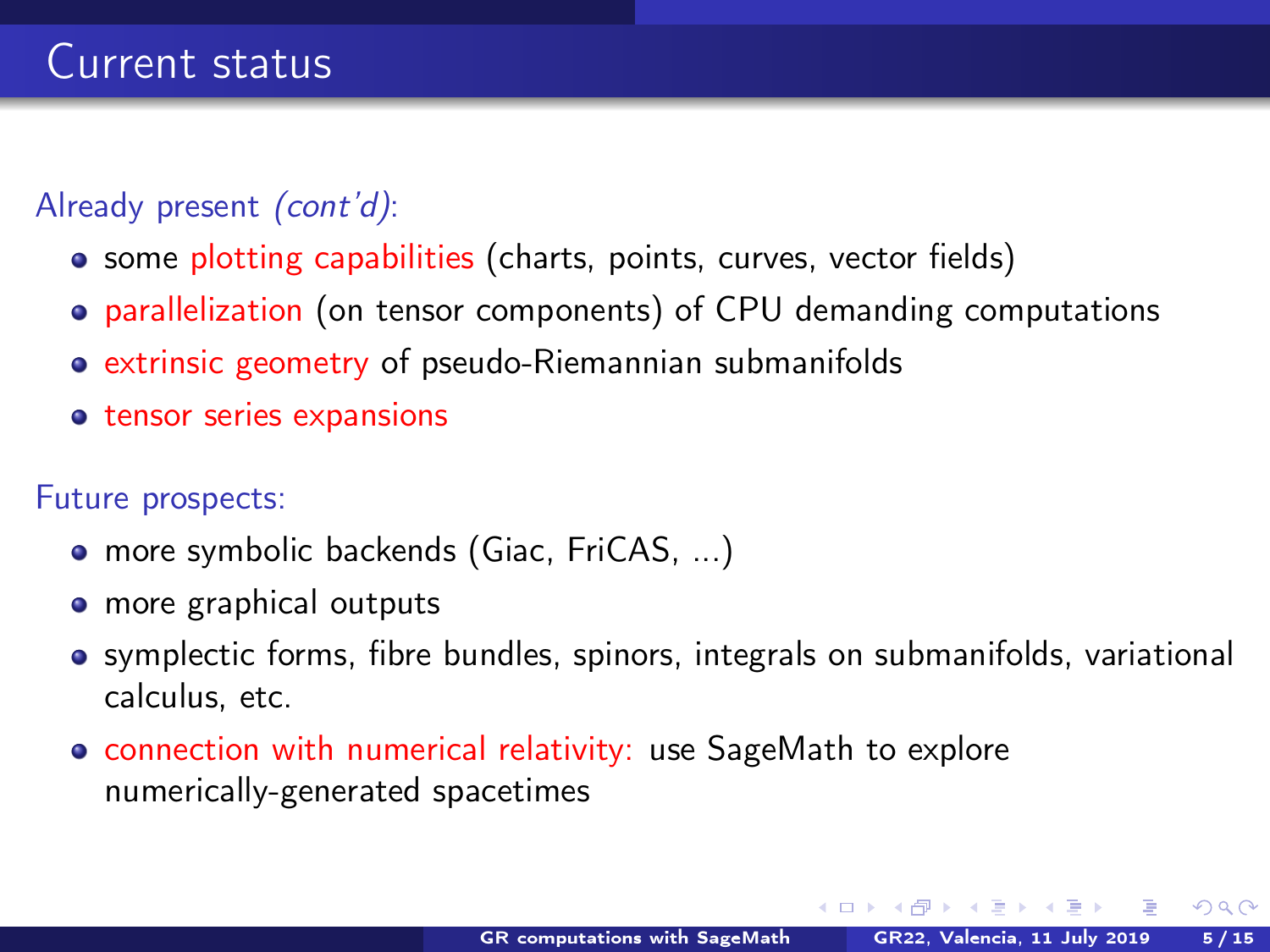## A short example:

### Near-horizon geometry of the extremal Kerr black hole

This notebook derives the near-horizon geometry of the extremal (i.e. maximally spinning) Kerr black hole. It is based on SageMath tools developed through the SageManifolds project.

First we set up the notebook to display maths using LaTeX rendering and to perform computations in parallel on 8 threads:

```
In [1]: <sup>9</sup>display latex
          Parallelism().set(nproc=8)
```
### **Spacetime manifold**

We declare the Kerr spacetime (or more precisely the part of it covered by Bover-Lindquist coordinates) as a 4-dimensional Lorentzian manifold  $M_1$ 

```
In [2]: |M = \text{Mainfold}(4, 'M', \text{later name} = ' \text{In}], structure='Lorentzian')
         print(M)
```

```
4-dimensional Lorentzian manifold M
```
We then introduce the standard Boyer-Lindquist coordinates  $(t, r, \theta, \phi)$  as a chart BL (for Boyer-Lindquist) on M:

```
In [3]: BL < t, r, th, ph > = M.charAt(r''t r th: (0, pi): \theta ph: (0, 2*pi): periodic:\phi')print(BL); BL
```

```
Chart (M, (t, r, th, ph))
```

```
Out [3]: (\mathcal{M}, (t, r, \theta, \phi))
```
 $\sim$   $\curvearrowright$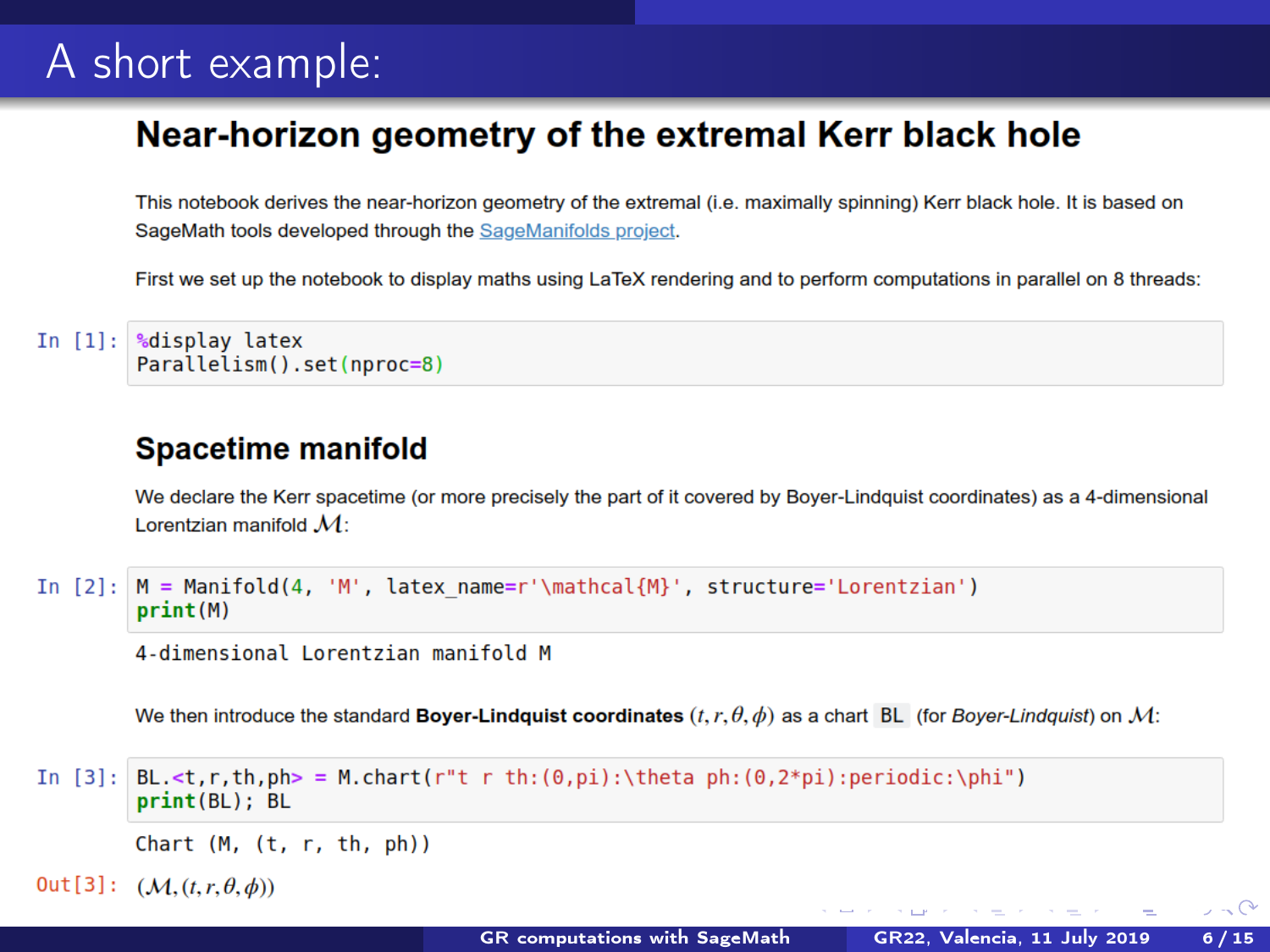#### Metric tensor of the extremal Kerr spacetime

The metric is set by its components in the coordinate frame associated with Boyer-Lindquist coordinates, which is the current manifold's default frame:

In  $[4]$ :  $m = var('m'. domain='real')$  $a = m$  # extremal Kerr  $rho2 = r^2 + (a * cos(th))^2$ Delta =  $r^2$  -2\*m\*r + a<sup>2</sup>  $q = M.metric()$  $q[0,0] = -(1-2*m*r/rho2)$  $q[0,3] = -2*a*m*r*sin(th)^2/rho2$  $q[1,1]$ ,  $q[2,2] =$ rho2/Delta, rho2  $q[3,3] = (r^2 + a^2 + 2^* + r^* (a^* \sin(\text{th}))^2 / r \cdot \text{ho2}^* \sin(\text{th})^2)$ g.display()

$$
g = \left(\frac{2mr}{m^2\cos(\theta)^2 + r^2} - 1\right) dt \otimes dr + \left(-\frac{2m^2r\sin(\theta)^2}{m^2\cos(\theta)^2 + r^2}\right) dt \otimes d\phi + \left(\frac{m^2\cos(\theta)^2 + r^2}{m^2 - 2mr + r^2}\right) dr \otimes dr
$$
  
+ 
$$
\left(m^2\cos(\theta)^2 + r^2\right) d\theta \otimes d\theta + \left(-\frac{2m^2r\sin(\theta)^2}{m^2\cos(\theta)^2 + r^2}\right) d\phi \otimes dt + \left(\frac{2m^3r\sin(\theta)^2}{m^2\cos(\theta)^2 + r^2} + m^2 + r^2\right) \sin(\theta)^2 d\phi
$$
  

$$
\otimes d\phi
$$

Check that we are dealing with a solution of the vacuum Einstein equation:

In  $[5]$ :  $q.ricci()$ .display()  $0$ ut [5]: Ric $(e) = 0$ 

メロメ オ何 トメ ミト メミト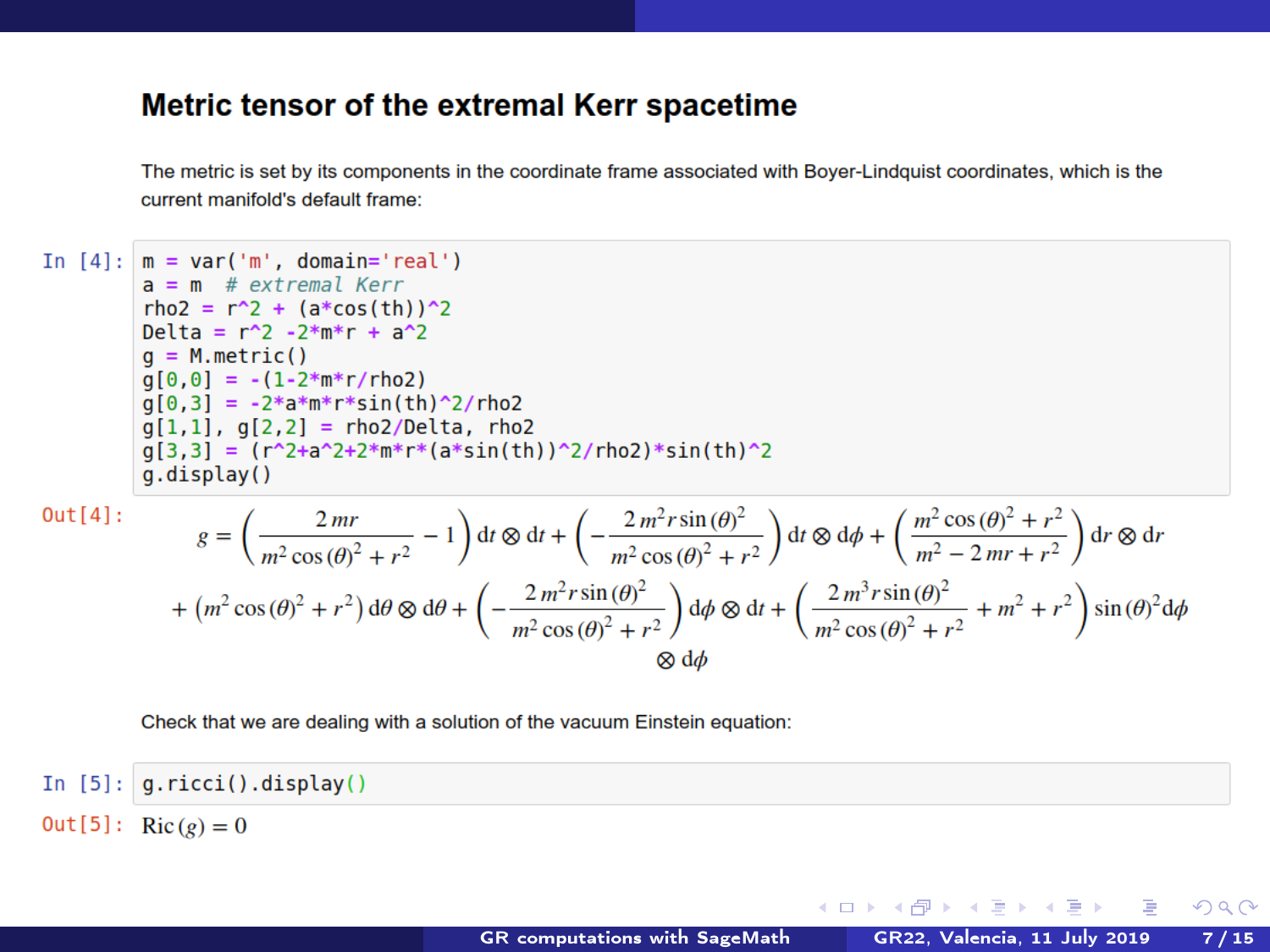### **Near-horizon coordinates**

Let us introduce the chart NH of the near-horizon coordinates  $(\bar{t}, \bar{r}, \theta, \bar{\phi})$ :

In [6]: NH.<tb,rb,th,phb> = M.chart(r"tb:\bar{t} rb:\bar{r} th:(0,pi):\theta phb:(0,2\*pi):periodic:\  $print(NH)$ **NH** 

Chart (M, (tb, rb, th, phb))

Out[6]:  $(M, (\bar{t}, \bar{r}, \theta, \bar{\phi}))$ 

Following J. Bardeen and G. T. Horowitz, Phys. Rev. D 60, 104030 (1999), the near-horizon coordinates  $(\bar{t}, \bar{r}, \theta, \bar{d})$  are related to the Bover-Lindquist coordinates by

$$
\bar{t} = \epsilon t, \quad \bar{r} = \frac{r - m}{\epsilon}, \quad \theta = \theta, \quad \bar{\phi} = \phi - \frac{t}{2m}
$$

where  $\epsilon$  is a constant parameter. The horizon of the extremal Kerr black hole is located at  $r = m$ , which corresponds to  $\bar{r}=0$ .

We implement the above relations as a transition map from the chart BL to the chart NH :

```
In [7]: eps = var('eps', latex name=r'\epsilon')
            BL to NH = BL. transition map(NH, [eps*t, (r-m)/eps, th, ph - t/(2*m)])
            BL^-to NH.display()
Out[7]:\begin{cases}\n\vec{r} &= -\frac{m-r}{\epsilon} \\
\theta &= \theta \\
\vec{a} &= \phi - \frac{r}{2m}\n\end{cases}メロメ オ何 ト オミ ト オミメ
                                                                                                                                                \Omega
```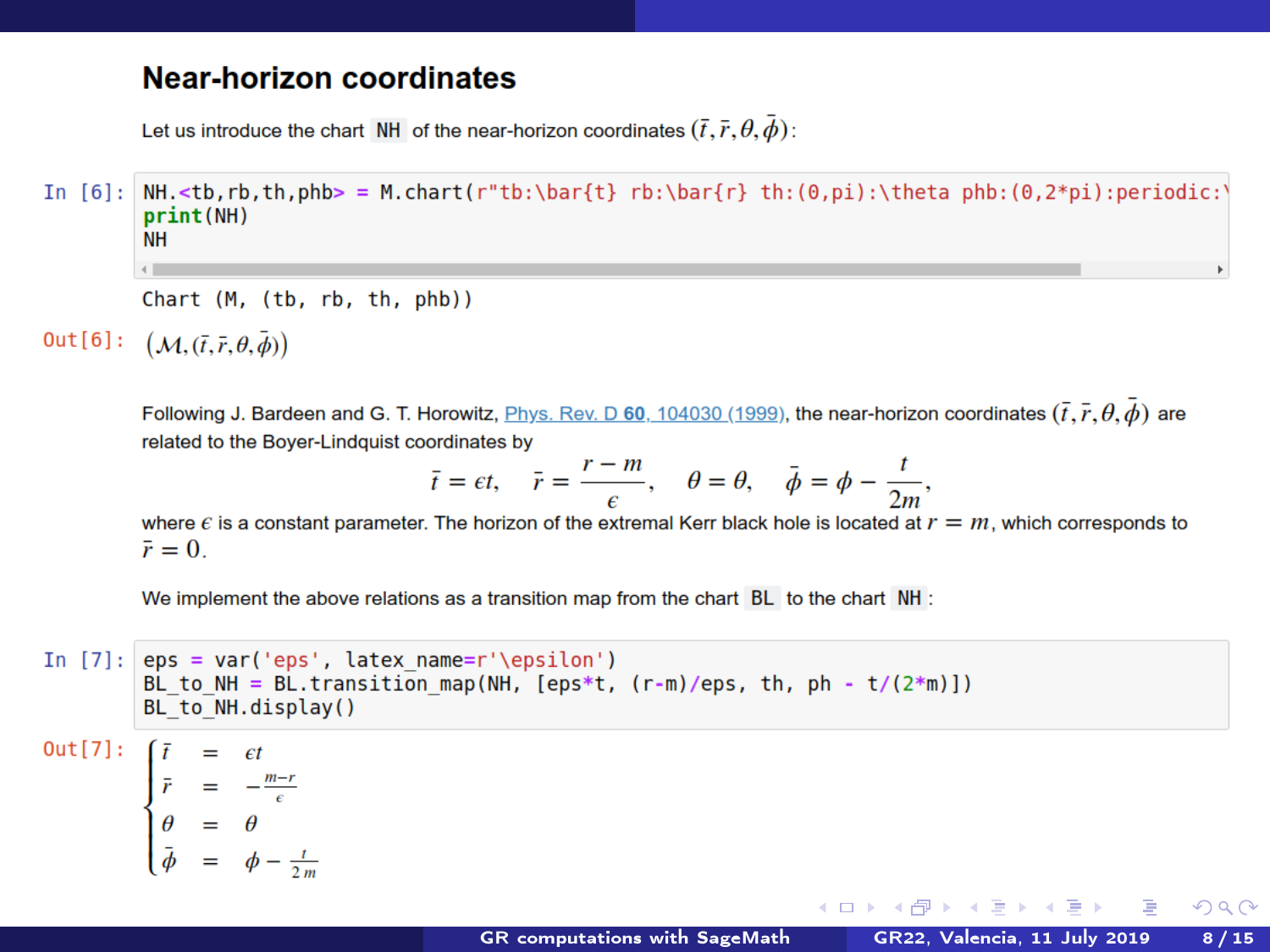The inverse relation is

### In  $[8]$ : BL to NH.inverse().display()

 $Out[8]$ :  $\begin{cases}\n t &= \frac{1}{\epsilon} \\
 r &= \epsilon \bar{r} + m \\
 \theta &= \theta \\
 \phi &= \frac{2 \epsilon m \bar{\phi} + \bar{t}}{2 \epsilon m} \n\end{cases}$ 

> The metric components with respect the coordinates  $(\bar{t},\bar{r},\theta,\bar{\phi})$  are computed by passing the chart NH to the method  $display()$ :

In  $[9]$ :  $q$ .display(NH)  $Out[9]:$  $g=\left(-\frac{m^{2}\tilde{r}^{2}\cos\left(\theta\right)^{4}-\epsilon^{2}\tilde{r}^{4}-4\,\epsilon m\tilde{r}^{3}-3\,m^{2}\tilde{r}^{2}+\left(\epsilon^{2}\tilde{r}^{4}+4\,\epsilon m\tilde{r}^{3}+6\,m^{2}\tilde{r}^{2}\right)\cos\left(\theta\right)^{2}}{4\left(\epsilon^{2}m^{2}\tilde{r}^{2}+m^{4}\cos\left(\theta\right)^{2}+2\,\epsilon m^{3}\tilde{r}+m^{4}\right)}\right)\mathrm{d}\tilde{r}\otimes\mathrm{d}\tilde{r}$  $+ \left( - \frac{\epsilon m^2 \bar{r}^2 \sin{(\theta)}^4 - \left(\epsilon^3 \bar{r}^4 + 4 \epsilon^2 m \bar{r}^3 + 8 \epsilon m^2 \bar{r}^2 + 4 m^3 \bar{r} \right) \sin{(\theta)}^2}{2 \left(\epsilon^2 m \bar{r}^2 + m^3 \cos{(\theta)}^2 + 2 \epsilon m^2 \bar{r} + m^3 \right)} \right) d\bar{r} \otimes d\bar{\phi}$  $+\left(\frac{\epsilon^2\bar{r}^2+m^2\cos{(\theta)}^2+2\,\epsilon m\bar{r}+m^2}{\bar{r}^2}\right)\mathrm{d}\bar{r}\otimes\mathrm{d}\bar{r}+\left(\epsilon^2\bar{r}^2+m^2\cos{(\theta)}^2+2\,\epsilon m\bar{r}+m^2\right)\mathrm{d}\theta\otimes\mathrm{d}\theta$  $+ \left( - \frac{\epsilon m^2 \bar{r}^2 \sin{(\theta)}^4 - \left( \epsilon^3 \bar{r}^4 + 4 \, \epsilon^2 m \bar{r}^3 + 8 \, \epsilon m^2 \bar{r}^2 + 4 \, m^3 \bar{r} \right) \sin{(\theta)^2}}{2 \left( \epsilon^2 m \bar{r}^2 + m^3 \cos{(\theta)^2} + 2 \, \epsilon m^2 \bar{r} + m^3 \right)} \right) \mathrm{d} \bar{\phi} \otimes \mathrm{d} \bar{t}$  $+\left(-\frac{\epsilon^2m^2\tilde{r}^2\sin{(\theta)}^4-\left(\epsilon^4\tilde{r}^4+4\,\epsilon^3m\tilde{r}^3+8\,\epsilon^2m^2\tilde{r}^2+8\,\epsilon m^3\tilde{r}+4\,m^4\right)\sin{(\theta)}^2}{\epsilon^2\tilde{r}^2+m^2\cos{(\theta)}^2+2\,\epsilon m\tilde{r}+m^2}\right)\mathrm{d}\bar{\phi}\otimes\mathrm{d}\bar{\phi}$ メロト メ何 トメ ヨ トメ ヨ)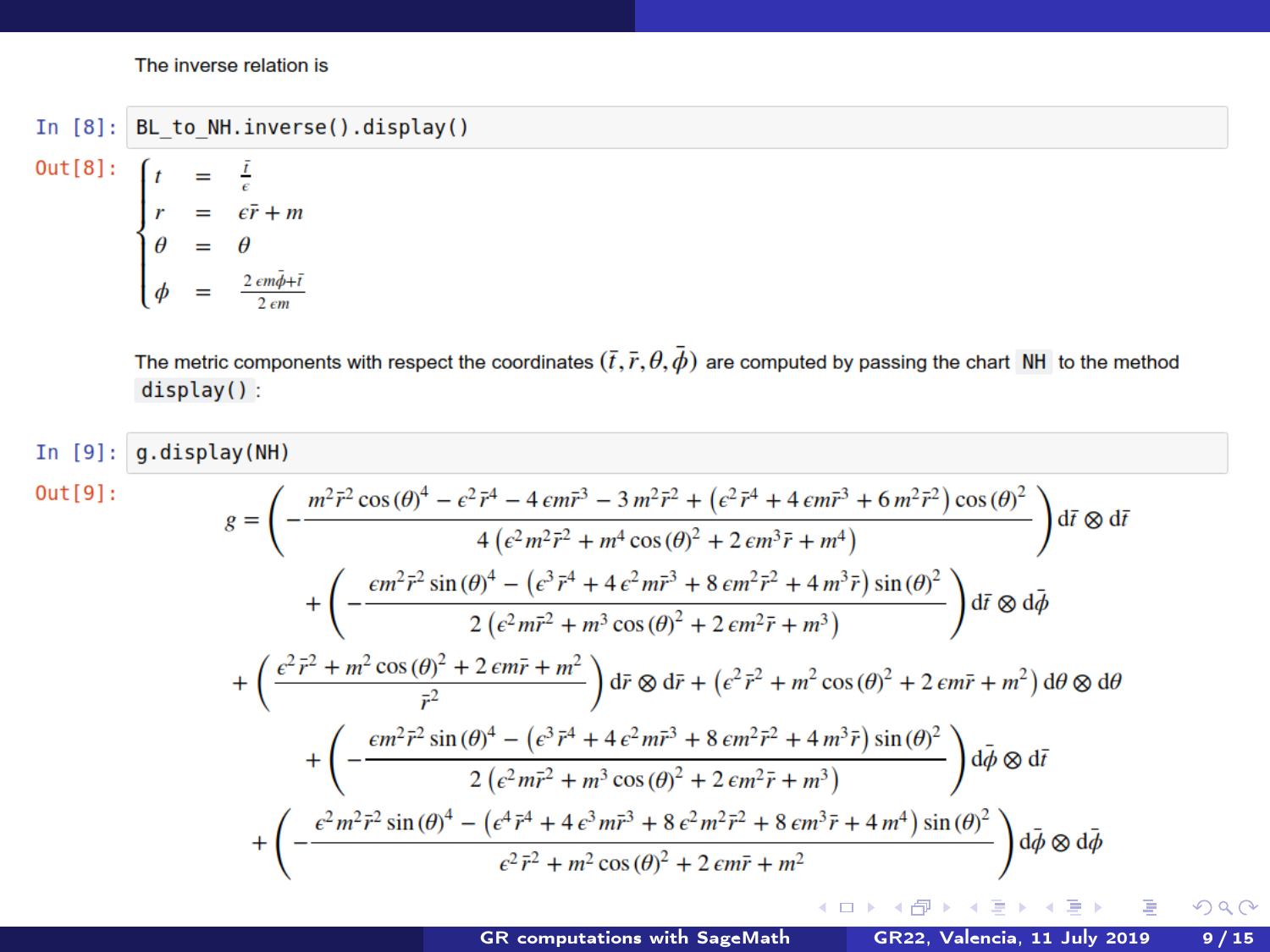From now on, we use the near-horizon coordinates as the default ones on the spacetime manifold:

```
In [10]: M.set default chart(NH)
         M.set default frame(NH.frame())
```
### The near-horizon metric h as the limit  $\epsilon \to 0$  of the Kerr metric g

Let us define the near-horizon metric as the metric h on M that is the limit  $\epsilon \to 0$  of the Kerr metric g. The limit is taken by asking for a series expansion of g with respect to  $\epsilon$  up to the 0-th order (i.e. keeping only  $\epsilon^0$  terms). This is acheived via the method truncate:

In [11]:  
\nh.set(g.tuncate(eps, 0))  
\nh.display()  
\nOut[11]:  
\n
$$
\begin{aligned}\nh &= \left(-\frac{\bar{r}^2 \cos(\theta)^4 + 6\bar{r}^2 \cos(\theta)^2 - 3\bar{r}^2}{4(m^2 \cos(\theta)^2 + m^2)}\right) d\bar{r} \otimes d\bar{r} + \left(\frac{2\bar{r} \sin(\theta)^2}{\cos(\theta)^2 + 1}\right) d\bar{r} \otimes d\bar{\phi} + \left(\frac{m^2 \cos(\theta)^2 + m^2}{\bar{r}^2}\right) d\bar{r} \otimes d\bar{r} + (m^2 \cos(\theta)^2 + m^2) d\theta \otimes d\theta + \left(\frac{2\bar{r} \sin(\theta)^2}{\cos(\theta)^2 + 1}\right) d\bar{\phi} \otimes d\bar{r} + \left(\frac{4m^2 \sin(\theta)^2}{\cos(\theta)^2 + 1}\right) d\bar{\phi} \otimes d\bar{\phi}\n\end{aligned}
$$

We note that the metric  $h$  is not asymptotically flat.

 $\leftarrow$   $\Box$   $\rightarrow$   $\rightarrow$   $\overline{m}$   $\rightarrow$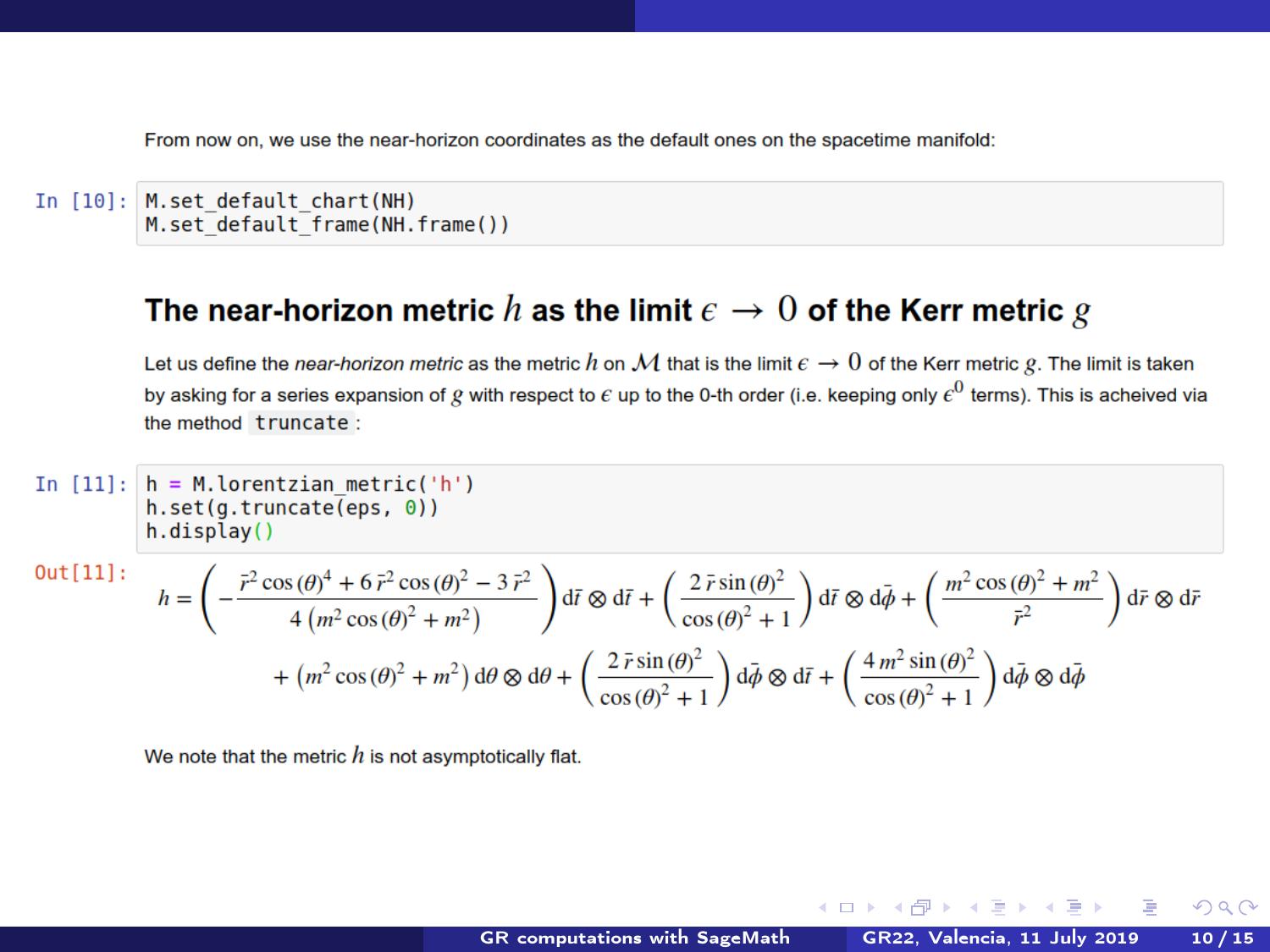#### Killing vectors of the near-horizon geometry

Let us first consider the vector field  $\eta := \frac{\partial}{\partial \vec{a}}$ :

```
In [12]: eta = M.vector field(0, 0, 0, 1, name='eta', latex name=r'\eta')
         eta.display()
```
 $Out[12]:$  $\eta = \frac{\partial}{\partial x}$ 

It is a Killing vector of the near-horizon metric, since the Lie derivative of  $h$  along  $\eta$  vanishes:

```
In [13]: h.lie derivative(eta).display()
Out[13]: 0
```
This is not surprising since the components of  $h$  are independent from  $\bar{\phi}$ .

Similarly, we can check that  $\xi_1 := \frac{\partial}{\partial i}$  is a Killing vector of h, reflecting the independence of the components of h from  $\overline{t}$ :

In [14]: 
$$
\begin{aligned}\n &\text{xi} &= M \cdot \text{vector-field}(1, 0, 0, 0, \text{name='xiz'}, \text{latex_name=r'\xi\_i})\n \end{aligned}
$$
\n $\begin{aligned}\n &\text{out}[14]: \\
 &\xi_1 = \frac{\partial}{\partial t} \\
 &\text{In [15]: }\n \end{aligned}$ \n $\begin{aligned}\n &\text{init} &= \text{div}(x \cdot \text{int})\n \end{aligned}$ \n $\begin{aligned}\n &\text{out}[14]: \\
 &\xi_1 = \frac{\partial}{\partial t} \\
 &\text{in [15]: }\n \end{aligned}$ 

メロメ オ何 トメ ミト メミト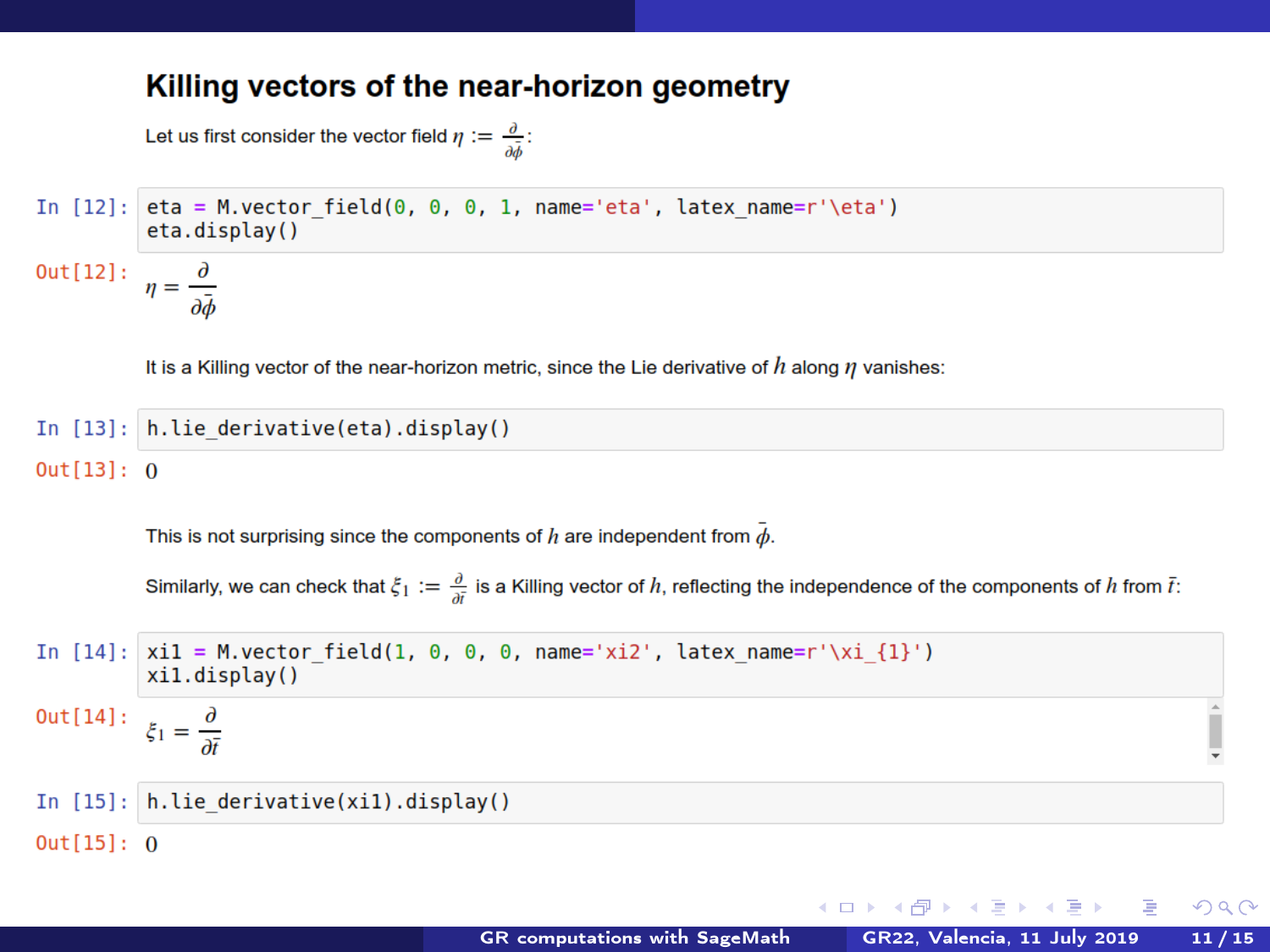The above two Killing vectors correspond respectively to the axisymmetry and the pseudo-stationarity of the Kerr metric. A third symmetry, which is not present in the original Kerr metric, is the invariance under the **scaling**  $(\bar{t}, \bar{r}) \mapsto (\alpha \bar{t}, \bar{r}/\alpha)$ , as it is clear on the metric components in Out[11]. The corresponding Killing vector is

In [16]:  $xi2 = M$ , vector field(tb, -rb, 0, 0, name='xi2', latex name=r'\xi {2}') xi2.display()

$$
Out[16]: \quad \xi_2 = \bar{t} \frac{\partial}{\partial \bar{t}} - \bar{r} \frac{\partial}{\partial \bar{r}}
$$

$$
Out[17]: 0
$$

Finally, a fourth Killing vector is

In [18]:  $x i 3 = M$ , vector field(tb^2/2 + 2\*m^4/rb^2, -tb\*rb, 0, -2\*m^2/rb, name='xi3', latex name= $r' \xi x$ i {3}')

$$
\text{Out[18]}: \quad \xi_3 = \left(\frac{2m^4}{\bar{r}^2} + \frac{1}{2}\bar{t}^2\right)\frac{\partial}{\partial \bar{t}} - \bar{r}\bar{t}\frac{\partial}{\partial \bar{r}} - \frac{2m^2}{\bar{r}}\frac{\partial}{\partial \bar{\phi}}
$$

In  $[19]$ :  $h$ . lie derivative(xi3). display()  $Out[19]: 0$ 

- 4 重 ト -4 重 ト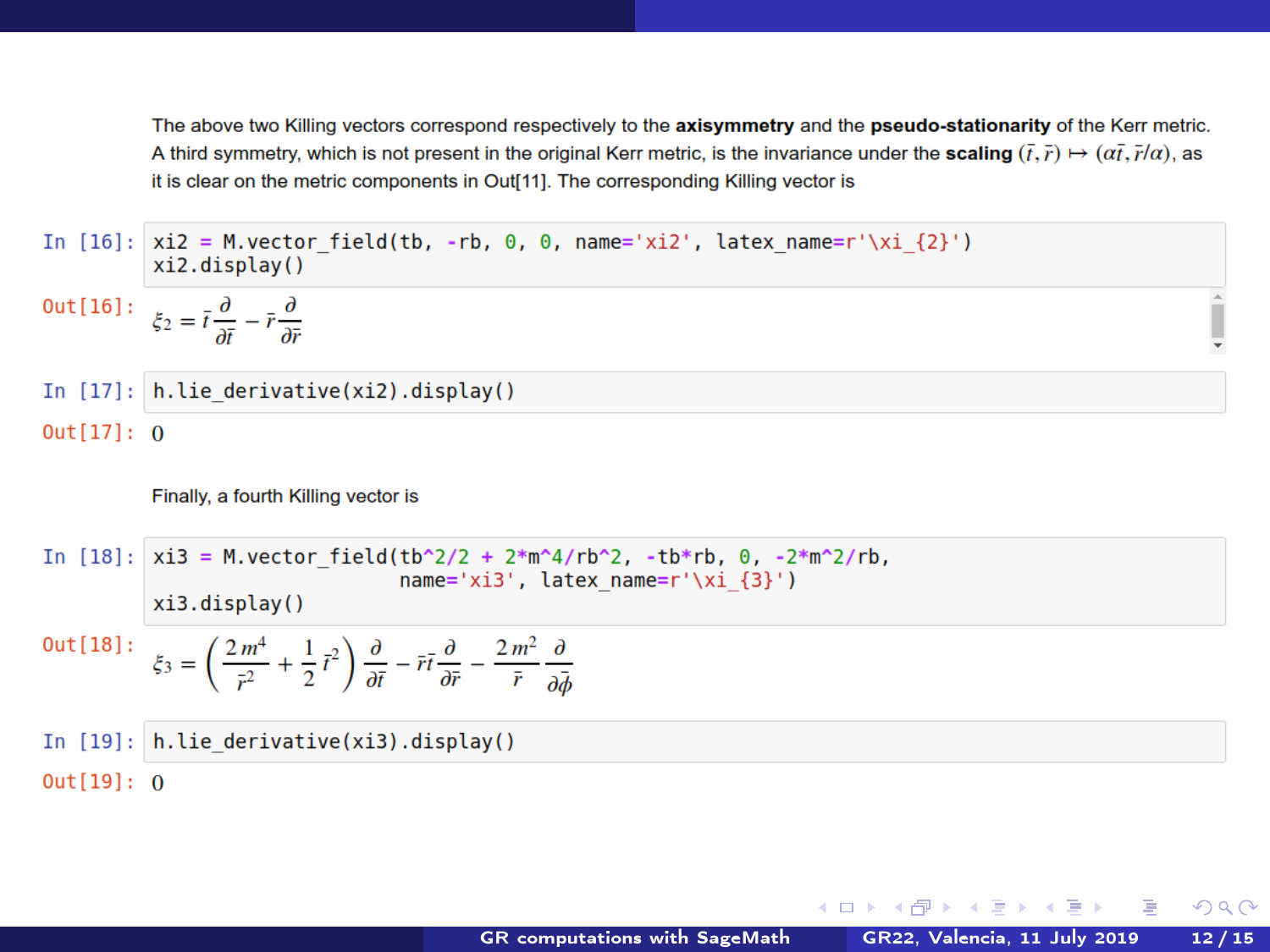#### **Symmetry group**

We have four independent Killing vectors,  $\eta$ ,  $\xi_1$ ,  $\xi_2$  and  $\xi_3$ , which implies that the symmetry group of the near-horizon geometry is a 4-dimensional Lie group  $G$ . Let us determine  $G$  by investigating the structure constants of the basis  $(n, \xi_1, \xi_2, \xi_3)$  of the Lie algebra of G. First of all, we notice that  $\eta$  commutes with the other Killing vectors:

In  $[20]$ : for xi in  $[xi1, xi2, xi3]$ :  $show(\text{eta.bracket}(xi), \text{display}())$ 

> $[n, \xi_1] = 0$  $[n, \xi_2] = 0$

> $[n, \xi_3] = 0$

Since *n* generates the rotation group  $SO(2) = U(1)$ , we may write that  $G = U(1) \times G_3$ , where  $G_3$  is a 3-dimensional Lie group, whose generators are  $(\xi_1, \xi_2, \xi_3)$ . Let us determine the structure constants of these three vectors. We have

In  $[21]$ :  $x$ il.bracket(xi2).display() Out

$$
\begin{bmatrix} 21 \end{bmatrix} : \quad [\xi_1, \xi_2] = \frac{\partial}{\partial \bar{t}}
$$

 $[22]$ :  $xil.bracket(xi3).display()$ In.  $\Omega$ 

$$
\text{ut}[22]: \quad [\xi_1, \xi_3] = \bar{t} \frac{\partial}{\partial \bar{t}} - \bar{r} \frac{\partial}{\partial \bar{r}}
$$

In  $[23]$ :  $xi2.bracket(xi3).display()$ 

 $\left( \begin{array}{ccc} 1 & 0 & 0 \\ 0 & 0 & 0 \end{array} \right)$ 

 $Out[23]:$ 

$$
\xi_2, \xi_3] = \left(\frac{4m^4 + \bar{r}^2 \bar{t}^2}{2\,\bar{r}^2}\right)\frac{\partial}{\partial \bar{t}} - \bar{r}\bar{t}\frac{\partial}{\partial \bar{r}} - \frac{2\,m^2}{\bar{r}}\frac{\partial}{\partial \bar{\phi}}
$$

**KUP KOPP KEP KEP** 

 $V_{1}$  4  $\alpha$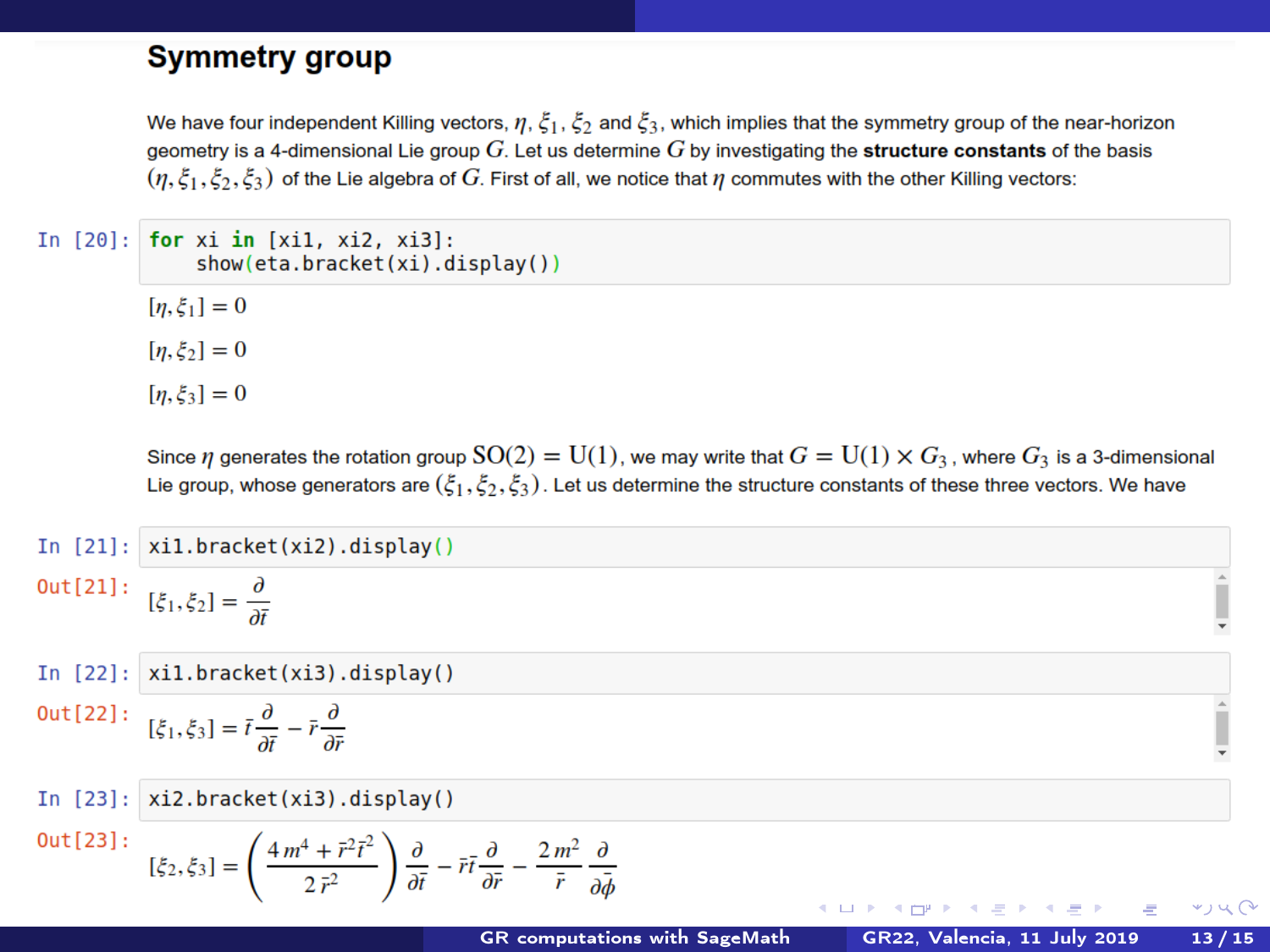To summarize, we have

```
In [24]: all([xi1.bracket(xi2) == xi1.x_i1.bracket(x_i3) == x_i2.
               x_i2.bracket(x_i3) == x_i31)
```
 $Out[24]:$  True

To recognize a standard Lie algebra, let us perform a slight change of basis:

In  $[25]$ :  $vE = -sqrt(2)*xi3$  $vF = sqrt(2)*xi1$  $vH = 2*vi2$ 

We have then the following commutation relations:

```
In [26]: all([vE.bracket(vF) == vH,
              vH.bracket(vE) == 2*vE,
              vH.bracket(vF) == -2*vF1
```
 $Out[26]:$  True

We recognize the Lie algebra  $\mathfrak{gl}(2,\mathbb{R})$ . Indeed, we have

```
In [27]: sl2 = lie algebras(sl(RR, 2))E, F, H = s\overline{1}2.gens()
          all([E.bracket(F) == H,H.bracket(E) == 2*E.H.bracket(F) == -2*F1
```
 $Out[27]:$  True

メロト メ御 トメ 君 トメ 君 トー

G.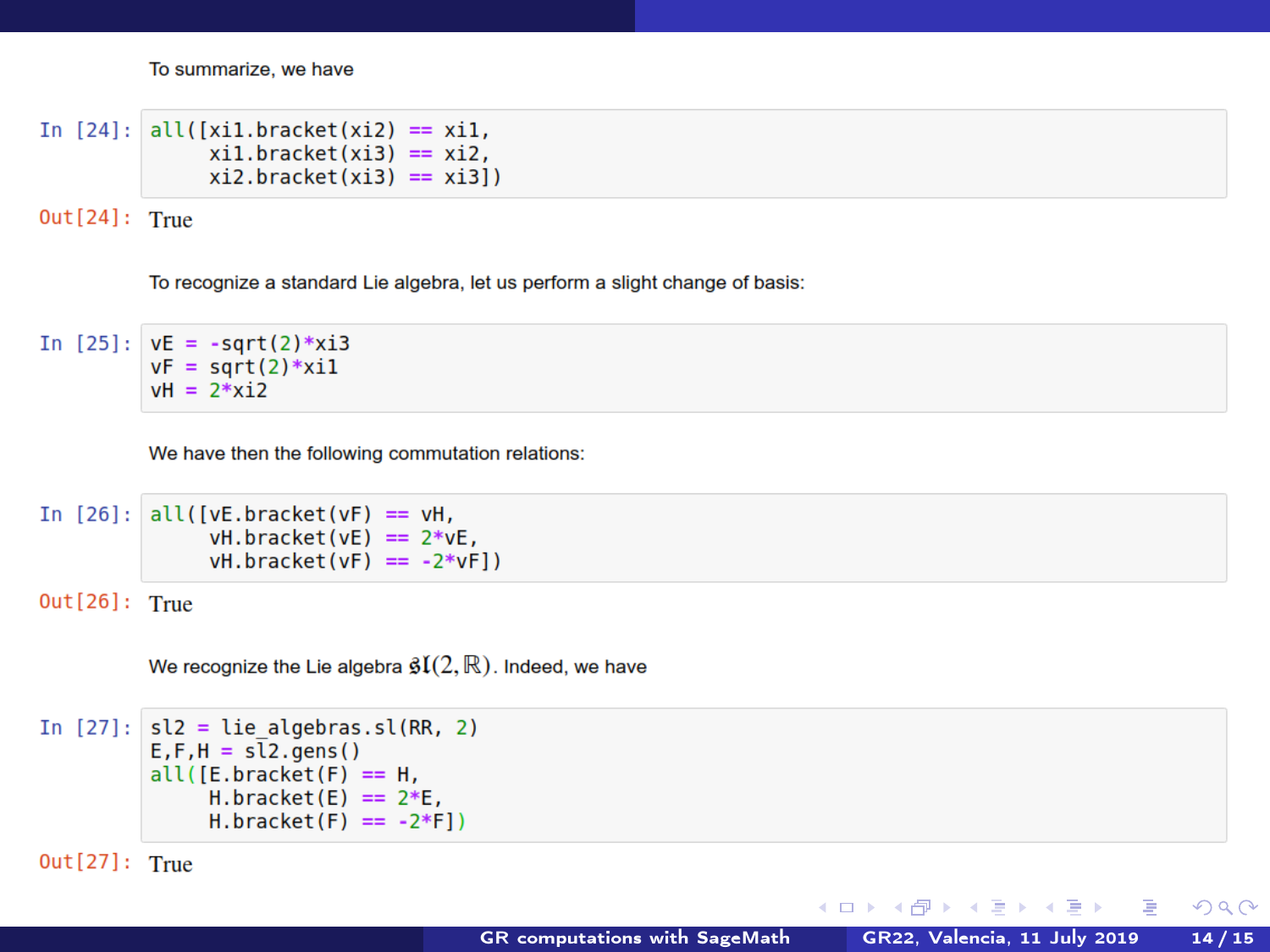<span id="page-18-0"></span>Hence, we have

#### $Lie(G_3) = \mathfrak{sl}(2,\mathbb{R}).$

At this stage,  $G_3$  could be  $SL(2,\mathbb{R})$ ,  $PSL(2,\mathbb{R})$  or  $SL(2,\mathbb{R})$  (the universal covering group of  $SL(2,\mathbb{R})$ ). One can show that actually  $G_3 = SL(2,\mathbb{R})$ . We conclude that the full isometry group of the near-horizon geometry is  $G = U(1) \times SL(2,\mathbb{R}).$ 

The full notebook is available at

[https://nbviewer.jupyter.org/github/sagemanifolds/SageManifolds/](https://nbviewer.jupyter.org/github/sagemanifolds/SageManifolds/blob/master/Notebooks/SM_extremal_Kerr_near_horizon.ipynb) [blob/master/Notebooks/SM\\_extremal\\_Kerr\\_near\\_horizon.ipynb](https://nbviewer.jupyter.org/github/sagemanifolds/SageManifolds/blob/master/Notebooks/SM_extremal_Kerr_near_horizon.ipynb)

きょうきょ